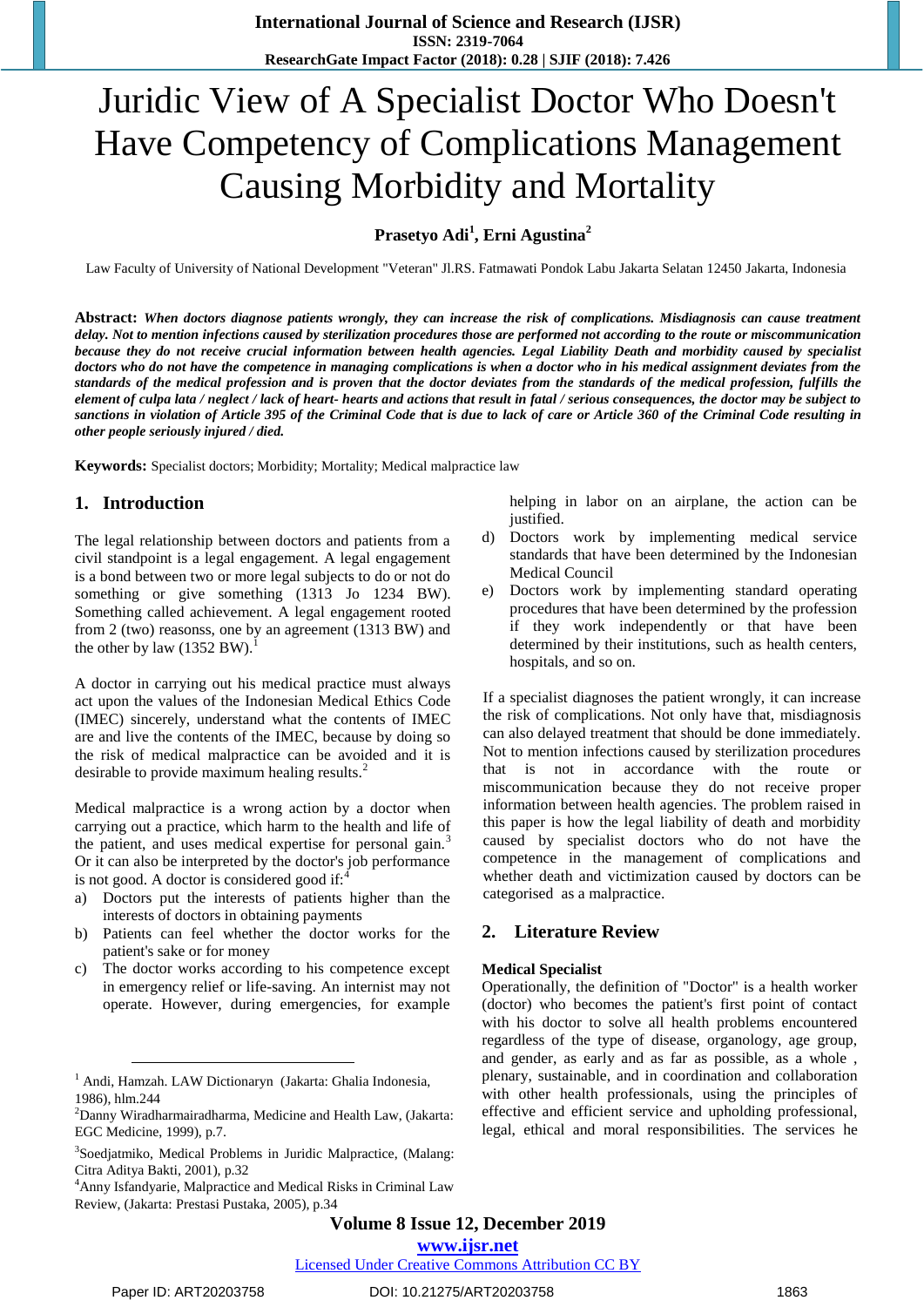provides are limited to basic medical competencies that he acquired during medical education.<sup>5</sup>

Laws of the republic Indonesia No. 29 of 2004 concerning Medical Practice provides a limitation that what is meant by doctors and dentists are doctors, specialist doctors, dentists, and dental specialists graduating from medical or dentistry education both at home and abroad that are recognized by the Government of the Republic of Indonesia in accordance with regulations legislation.

Specialist Doctors are doctors who specialize in a particular field of medicine. The specialist medical education program is a stage of education and training that graduates of doctors undergo in order to gain additional abilities and skills so they can manage health problems that are more complex and specific than ever before.

A doctor who is a specialist doctor can be called a Resident. Specialist medical education in Indonesia is called the Specialist Medical Education Program or PPDS, which is an education program to train a general practitioner to become a specialist doctor.

The implementation of specialist medical education programs in Indonesia is currently carried out in educational hospitals and network hospitals under the coordination of the medical faculty. The application of 'university based' education and training is considered the most appropriate way to maintain the quality of education and training of residents or Participants Of Specialist Medical Education (PSME) programs.

## **Morbidity and Mortality**

Morbidity is a condition where a person is said to be ill if a perceived health complaint causes disruption of daily activities that is not being able to carry out work activities, take care of the household, and normal activities as usual<sup>6</sup>Mortality in the narrow sense is intended as an illness or pain event, whereas in the broad sense mortality has a much more complex understanding, not only limited to statistics or measures of these events, but also the factors that influence it (determinant factors), such as social factors, economic factors, and also culture.

Death or mortality is one of the three components of the demographic process that affects population structure; the other two components are birth (fertility) and population mobility.<sup>7</sup> Death can be interpreted as the event of the loss of all signs of life permanently, which can occur any time after a live birth.53 According to the United Nations and WHO, death is the loss of all signs of life permanently which can occur any time after a live birth. Still birth and miscarriage are not included in the definition of death.

Morbidity (illness / illness) is a condition of deviation from the normal state, which is usually limited to physical and mental health. In certain cases this morbidity occurs continuously (cumulative morbidity) which can ultimately cause death in sufferers.

## **Research Methods**

This type of research is normative legal research which examines the law as norms, rules that are in the We Act, and various statutory regulations. The problem approach used in this study is the normative juridical approach. The form of research conducted here is qualitative research. The research applies to humanistic or interpretative knowledge which technically emphasizes text, and this research is a series of scientific activities in the context of problem solving.<sup>8</sup>

# **3. Results and Discussion**

The medical profession has a specialty that distinguishes it from other professions. The specialty of the medical profession lies in its autonomous nature and its size regarding the average ability of doctors as carrying the profession, accuracy, perseverance, caution, and a high sense of devotion. A doctor's action is carried out in accordance with professional standards of the doctor whose indications are carried out carefully and in accordance with medical measures, as a doctor who has an average ability compared to doctors from the same medical doctor with means of effort that meets a reasonable proportion (proportional) compared to the concrete goals of the medical action. 9

In the Indonesian Medical Ethics Code (IMEC) which regulates General Obligations, Article 2 states: "A doctor must always try to carry out his profession in accordance with the highest professional standards." While Article 7a states that, "a doctor must, in every medical practice, providing competent medical services in full technical and moral freedom, accompanied by compassion and respect for human dignity.<sup>10</sup>

The implementation of the medical profession must develop with the development of increasingly broad technological knowledge which concerns aspects of human life. The doctor profession is not a business profession but a profession that must be carried out with high morality because it must always be ready to provide help to those who need it. Therefore doctors in carrying out their duties must always be bound by the Code of Ethics and Doctor Oath.

In general, every action or deed that has been done must be accounted for by everyone. As stated by Berkhouwer and Vorstman, there are at least 2 conditions that result in liability in law, namely: (1) "... the consequences can be

<u>.</u>

<sup>5</sup> https://somelus.wordpress.com/2008/11/26/p/ understandingdoctor-and-doctor duty

<sup>6</sup> Sirusa BPS. Morbiditas, from https:// sirusa.bps.go.id/ <sup>7</sup> Bagoes Mantra, General Demographic. (Yogyakarta:

PustakaPelajar, 2010)

<sup>8</sup> Abudin Nata, Methodology of Islamic Studies (Jakarta, Raja GrafindoPersada, 2003), hlm. 126.

<sup>&</sup>lt;sup>9</sup>Moh. Hatta, Helath law and Medical Disputes, (Yogyakarta: Liberty, 2013), hlm.84

<sup>&</sup>lt;sup>10</sup> Ari Yunanto, Medical Malpractice Criminal Law, (Yogyakarta: Andi, 2010), hlm.12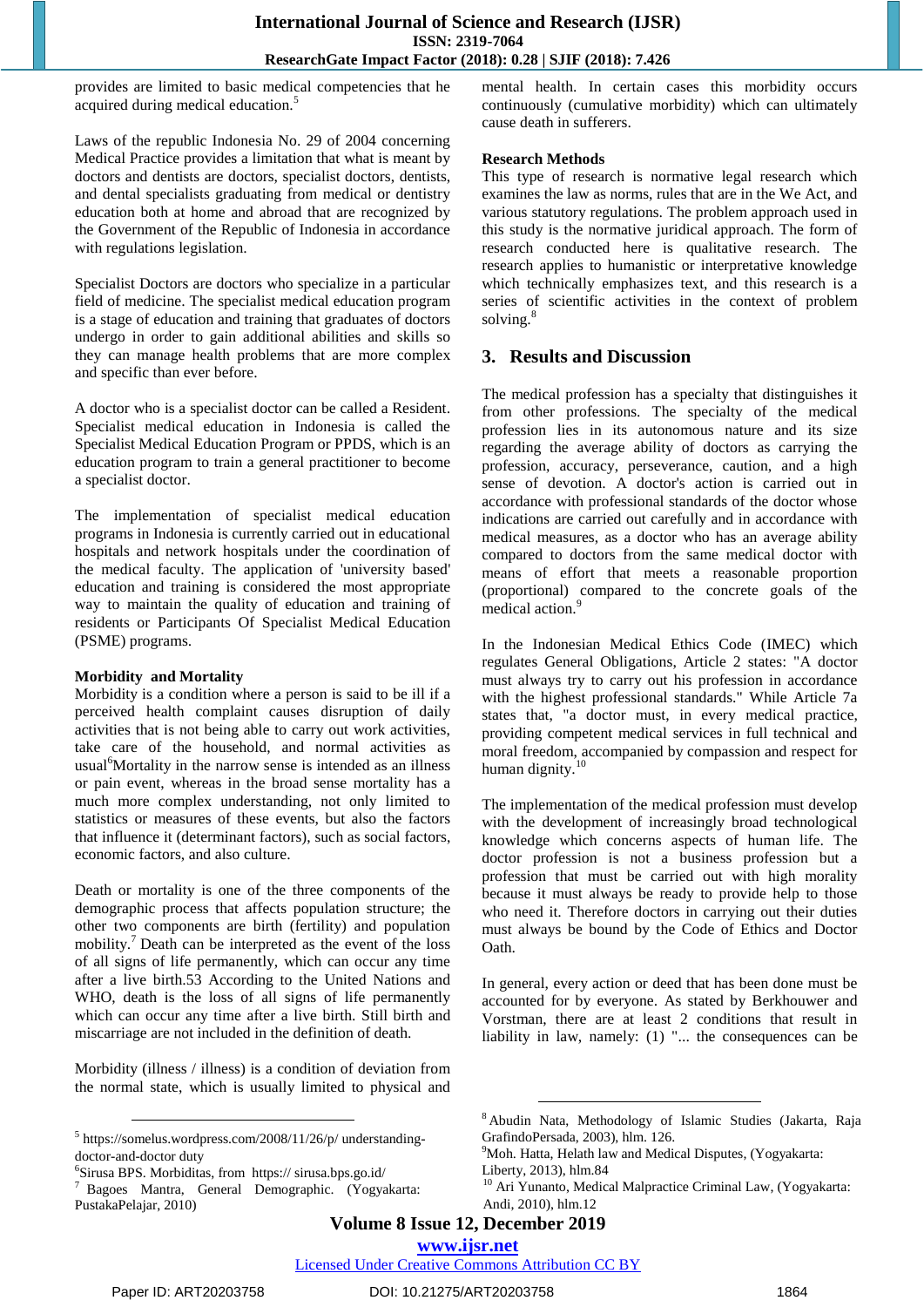calculated in advance. (2) Negligence in doing something (or not doto do it)".<sup>11</sup>

As a legal subject, doctors in carrying out actions or actions in the association of society are distinguished between daily actions relating to the implementation of the profession and actions that are not related to the profession. Likewise, the legal responsibilities of doctors are distinguished between: legal responsibilities related to the implementation of their profession and legal responsibilities that are not related to the implementation of their profession. The doctor's attachment to the legal provisions in carrying out his profession is the legal responsibility of the doctor which includes:<sup>12</sup>

- a) The field of administrative law, contained in Law No. 9 of 1960 concerning Health Principle, Law No. 36 of 2014 concerning Health Workers, and so on.
- b) Criminal Law Sector, namely the Criminal Law Act (Law No. 1 1946), including Articles 48-51, 224, 267, 268, 322, 344-361, 531 of the Criminal Code.
- c) In the area of Civil Law, specifically regarding the provisions in BW III Book on Engagement Law.

In proving the error / omission of doctors in carrying out the profession it is not enough just to prove juridically, but also medical verification is obtained from the decision of the assembly and not from listening to expert witnesses in this case it is still possible for personal opinions derived from practical experience supported by factors luck.

Negligence causing death or serious injury that may be found in the practice of health care can be qualified as a crime. In order to sentence in an event must first be proven:<sup>13</sup>

- a) There is a causal relationship between behavior or neglect and death or serious injury to the patient.
- b) Concerned in his behavior or negligence.

Doing or neglecting something needs to be tested based on the description of the behavior listed in the provisions of criminal law is the application of a reaction that is criminal law. Behavior that does not meet the offense formula cannot be punished or any actions that are dangerous or despicable of the act. There is no other way for the judge but to pronounce the "acquittal".

The basis for the nullification of the written sentence, which is all mentioned in the Criminal Code, applies to doctors who have performed professionally, namely Article 48 of Forced Power / Overmatch; Article 49 self-defense / *uit zelfrerdediging*; Article 50 implements the provisions of the Law / *veering van een wettelyk voorshrift*; Article 51 carries out legal office orders.

Medical errors cause many cases of death (mortality) and morbidity. Medical error is one of the highest causes of death (mortality). Some types of medical errors that can

lead to death include surgery operation errors, medication errors, and improper doses as well as treatments by doctors who do not have the competency in managing complications.

The mortality rate is an indicator of the results of the performance of a health service process, in hospitals there are deaths under 48 hours and there are deaths above 48 hours, deaths that occur under 48 hours are indicated if it occurs is simply due to a factor in the level of emergency or at patient, meaning that the patient's condition determines his death more.

For example, due to errors / negligence resulting in patients dying, disability or other unpleasant consequences, the doctor can be held accountable for these consequences as contained in the Criminal Law Act (KUHP) Chapter XXI about causing people to die or injury due to their fault.

These provisions can be seen in the articles below: Article 359 of the Criminal Code:

"Whoever caused his mistake caused the death of a person sentenced to prison for five years or confinement for one year".

Article 360 of the Criminal Code:

- (1) "Anyone who has caused a serious injury to a person is punishable by a sentence of imprisonment of five years or a sentence of imprisonment of one year".
- (2) "Anyone who by mistake causes an injury in such a way that the person becomes ill temporarily or does not carry out his position or work temporarily, is sentenced to a nine-month prison term or a maximum sentence of six months, or a fine of up to IDR. 4500, - "

Article 361 of the Criminal Code:

"If the offense described in this chapter is carried out in an occupation or occupation, the sentence may be increased by one third and the offender may be dismissed from his job, at which time the crime was committed and the judge can order that his decision be announced".

Civil liability by a doctor who has made a mistake and caused a loss to his patient is regulated in Article 1365 of the Civil Code stated as follows: "Every act that violates the law, which brings harm to others, requires the person who due to wrongful issuance of the loss, compensates for the loss".

In health services, negligence arising from the actions of a doctor is "negligence due to". Therefore, the criminal is the cause of the arising of consequences, for example, the actions of a doctor who causes disability or death of people under his care, so that the act can be harmed to him.<sup>14</sup>

At the same time, a new doctor can be said negligent, if he has committed a major negligence or culpa lata or grove schuls as the Rechtbank Amsterdam decision on April 13, 1962 NJ1962: 286. In line with that Picard (1984: 154),

<u>.</u>

Licensed Under Creative Commons Attribution CC BY

<sup>&</sup>lt;sup>11</sup> SoerjonoSoekanto, Legal Aspect and Medical Ethcs In Indonesia, (Jakarta: GrafitiPers, 1983), hlm.67

<sup>12</sup> Veronica Komalawati, Loc.cit, hlm.102

<sup>&</sup>lt;sup>13</sup> F. Tengker, Medical Law Articles, (Bandung: Nova, 2007), hlm.67

<sup>14</sup>SyahrulMachmud, Law Enforcement and Legal Protection for Doctors Allegedly Conducting Medical Malpractice, I, Bandung: Karya Putra Darwati, 2012. P.58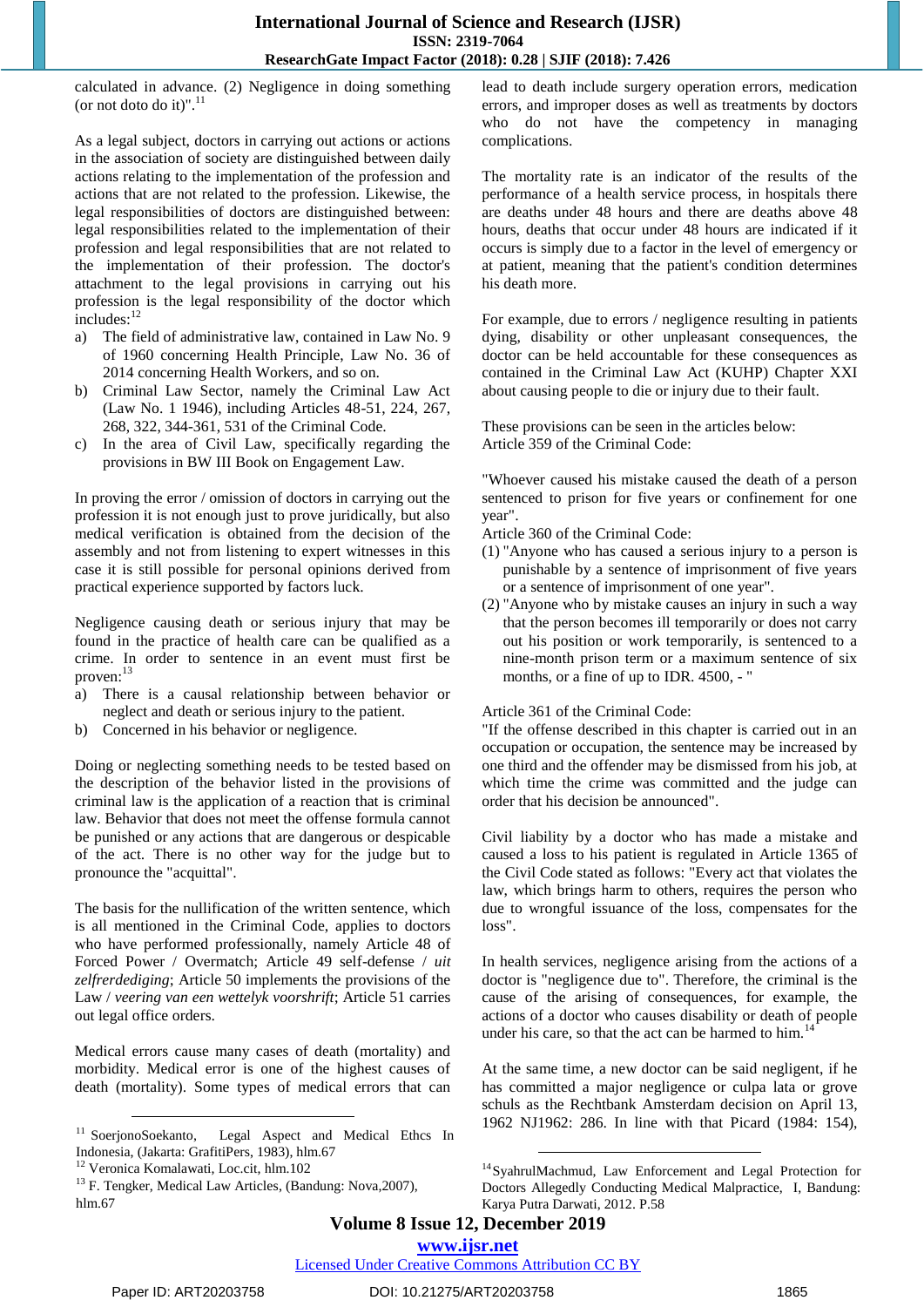states that for a person doctors in carrying out their duties of treatment, can only be said negligent to do negligence if it meets four requirements, namely:

- 1) The defendant must owe the plaintiff a duty of care, (doctors must provide health services in accordance with their obligations)
- 2) The defendant must breach the standards of care established by law, (doctors have violated established health service standards)
- 3) The plaintiff must suffer an injury or loss; the defendant's conduct must have the actual and legal cause of plaintiff's injury. (patients must suffer losses due to the actions of medical personnel)

If a person commits an action and the act has a consequence that is prohibited and threatened by law by laws and regulations even though the act was not done intentionally, that person should be able to do other things so that it does not cause a prohibited effect or even does not commit the act. Thus in determining whether someone is not careful is if the person can do something else so that the consequences prohibited by statutory regulation and threatened with punishment do not arise.

In such case, then what becomes the benchmark is the mind and ability of the person to determine whether everyone who falls into the same category with him and under the same conditions and with the same means will do something else. If someone else in the same category will do the same with him, it can be said that there is negligence or neglect. However, on the other hand if the other person will do something different from what is done by him, it can be said that he has done less careful, neglectful and negligent.<sup>16</sup>

Negligence or negligence essentially contains three elements, namely the perpetrator doing (or not doing, het doen of het nietdoeni), other than what he should have done (or not doing) so that by doing so (or not doing) has committed acts against the law. The second element, the perpetrators have been negligent, careless, or lack of thought. The third element, the actions of the offender can be criticized and therefore, the offender must be responsible for the consequences that occur because of the act.<sup>1</sup>

## **Malpractice Caused Mortality and Morbidity**

Negligence in the medical world is a wrong action by a doctor in carrying out his work or obligations so as to cause a loss to others both death (mortality) and make the patient more severe illness (morbidity). In Indonesia, there are many cases of death in medical services. Doctor negligence as above, in Indonesia is recognized as medical malpractice. Almost all scholars and literature in Indonesia use the term medical malpractice to refer to doctors who have made mistakes in carrying out their practice.

Criminal Malpractice occurs when a patient dies or has a disability due to a doctor or other health worker being careless, criminal malpractice, namely:

- a) Criminal malpractice due to intentional (intentional), for example in cases of abortion without medical indications, euthanasia, divulging medical secrets, not doing help in emergency cases even though it is known that no one else can help, and provide a doctor's statement that is not true.
- b) Criminal malpractice due to carelessness (recklessness), for example, taking actions that are not in accordance with professional standards and taking action without the approval of medical action.
- c) Criminal malpractice due to negligence (negligence), for example there is a disability or death in patients due to the actions of doctors who are not careful or negligent with the lagging of the surgical instruments in the patient's body cavity.

To prove professional mistakes in the medical field, of course, requires the standards of the medical profession that are only determined by the professional group itself. And what must be maintained by professional groups is professional honor. The honor of doctors in carrying out the profession should be interpreted as a doctor in carrying out his profession in accordance with applicable medical profession standards in accordance with the goals of medical science.

While the doctor must be responsible for the losses incurred, because of his mistakes in carrying out the profession. The strength of evidence from evidence assessed according to article 188 paragraphs (3) of the Criminal Procedure Code is conducted by the law in a wise and prudent manner in certain circumstances, after careful and thorough examination based on his conscience as well as information obtained from the process of handling health enforcement efforts.

The nature of the evidentiary power of witness testimony is the same as evidence of evidence, expert statements and letters which have free evidence. According to article 189 paragraph (14) of the Criminal Procedure Code that the strength of evidence from the testimony of the accused alone is not sufficient to prove that the defendant is guilty of carrying out the act of the accused must be accompanied by other evidence.

Here is the power of evidence for the actions that are charged to convince the judge, as stated in modern criminal law that the reproach of an action lies in the relationship between the inner state of the perpetrator with the actions he did, but in the evaluation of that relationship.

Judgment is in the hands of the judge, because the core of the error lies in the assessment and psychological condition that becomes a measure, based on facts that existed before the incident, at the time of the incident and after the incident, the judge assessed the inner state of the offender. The evidence that can indicate whether there is a match between the other evidences, so that the judge is sure of the deeds committed by the defendant.

**www.ijsr.net**

Licensed Under Creative Commons Attribution CC BY

<sup>15</sup> Ibid

<sup>16</sup>CecepTriwibowo, Ethics and Medical Law, Cet. I, (Yogyakarta: NuhaMedika, 2014), hlm.288  $17$  Ibid